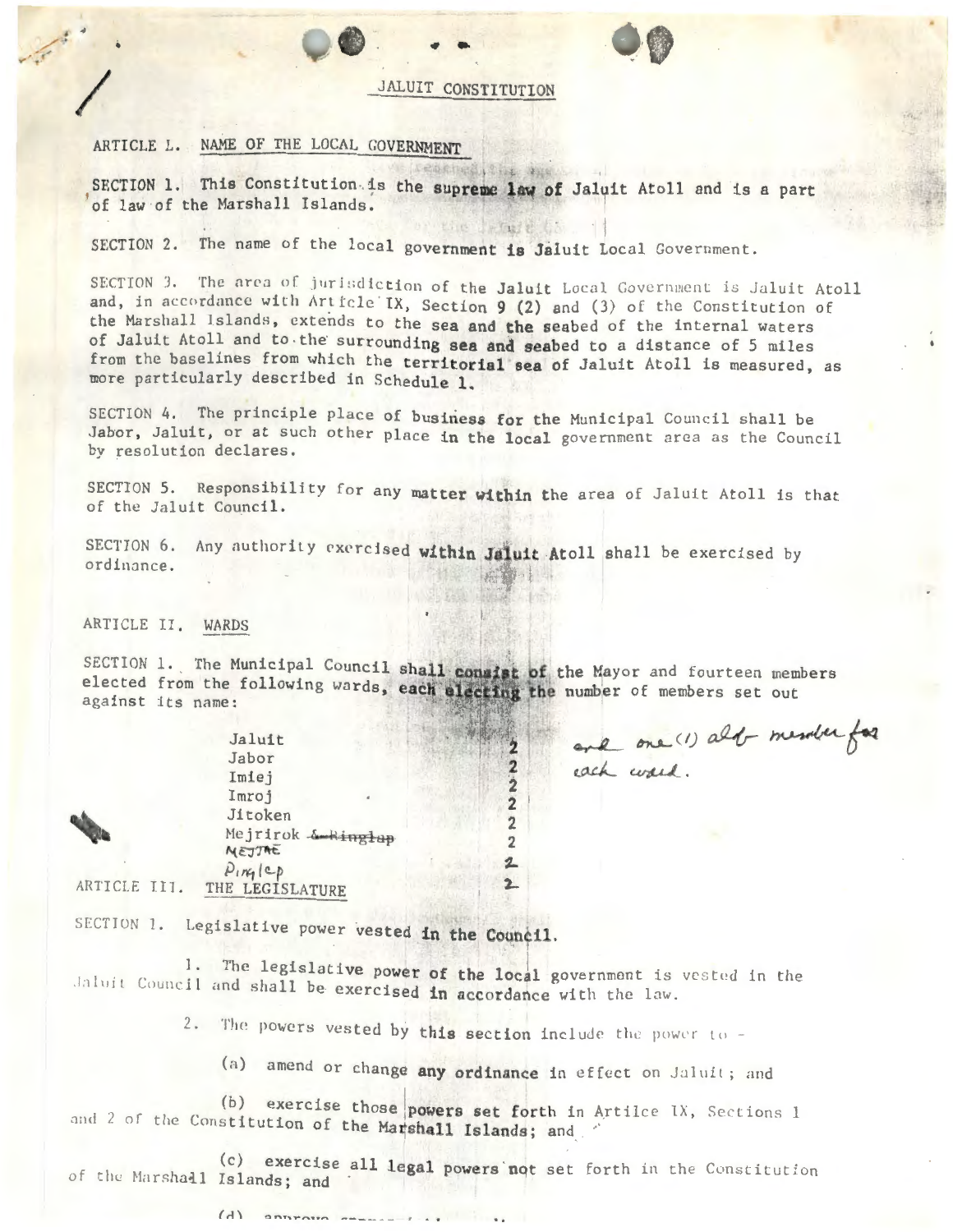SECTION 3. Candidates

 $\overline{\phantom{a}}$ 1. A person must have reached the age of 25 years to be a candidate for Municipal Council.

~2

2. To be a candidate for the Jaluit Council a person must have the qualifications set out in Article IV, Section 4  $(1,3,5,6)$ .

SECTION 4. Vacation of seat for the Jaluit Council.

1. A seat of a member of the Jaluit Council shall become vacant if-

(a) he ceases to possess the qualifications for election he was required to have at the time of his election; or

(b) he dies; or

(c) he resigns in writing to the Mayor; ow

(d) he is absent from two consecutive Jaluit Council meetings for no good reason and is removed by the Mayor with the approval of a two-thirds majority vote of the Jaluit Council; or **DATE** I

texed voters of the member's ward 's dismissal.

SECTION 5. Term of office for Jaluit Council Members.

1. The term of office for a serior of the Jaluit Council shall be two years .  $\mathbb{1}$ 

2. After general election, the provious council shall continue in office until the second Tuesday in

→ 日本 197

SECTTON 6. Meetings .

1. Meetings of the Jaluit Council shall be held every three months.

2. The first meeting under this Constitution shall be held on the second Tuesday in January.

3. Meetings of the Jaluit Council shall be held for seven days.

4. Quorum for a meeting of the Jaluit Council shall be a majority of the total memberships of the Jaluit Council.

5. Matters before the Council shall be decided by the majority of votes of the members present and voting.

necessary. 6. The Mayor shall call a special meeting when he feels it is

7. A special meeting shall not last longer than three days.

signed by two-thirds of the members submitted to the Mayor. 8. The Jaluit Council may request a special meeting by a petition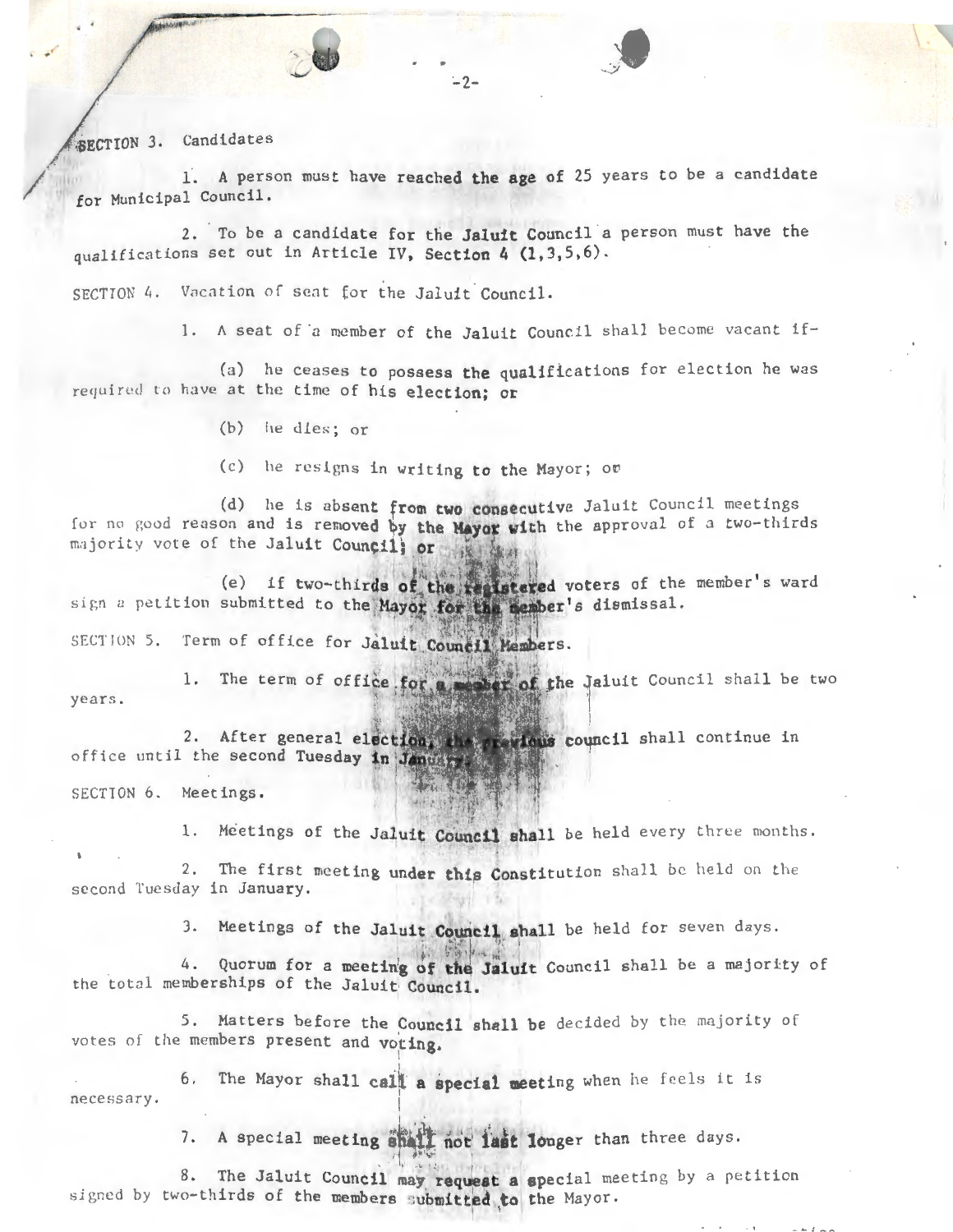4. When any member has a district individual pecuniary interest which he believes might disqualify him from voting on a question, he shall state that interest to the council.

 $-3-$ 

5. Any member of the Council may request a roll-call vote upon any question before the council.

6. Any member of the Council may request a roll-call vote upon any question before the conneil.

7. Any ordinance or business before the council which could not be resolved by council shall lapse and shall not be brought up for reconsideration..

SECTION 8. Committees.

The Jaluit Council may establish standing committees to deal with its business.

ARTICLE IV. HEAD OF THE MUNICIPAL COUNCIL

SECTION 1. A Mayor who shall be the Chief Executive Officer of the local government, whose duties shall include:

1. Presiding as chairman of the Municipal Council and keeping record of its actions and announcing to the people ordinances of the Municipal Council.

2. Recommending to the Council or higher legislative authority legislation in the interests of the people of the local government area.

3. Appointing officers to the Executive Committee as authorized by the law.

4. Being responsible for the work of the officers of the Municipal Council and for convening special meetings of the Council.

5. Be responsible for speaking of the Senator on the concerns of the people of the local government area.

SECTION 2. The Mayor shall be elected by the eligible voters of this atoll.

SECTION 3. The Mayor must be elected by a majority vote.

SECTION 4. Qualifications

1. Must be one of the people of Jaluit.

2. Must be a resident of Jaluit Atoll for at least one year preceeding his election and must reside on Jaluit Atoll after his election for his term of office.

3. Must not have been declared mentally incompetent.

4. Mustbe 30 years of age or older.

5. Must pay the head tax to the Municipal Council.

6. Must not be under court sentence for a felony crime.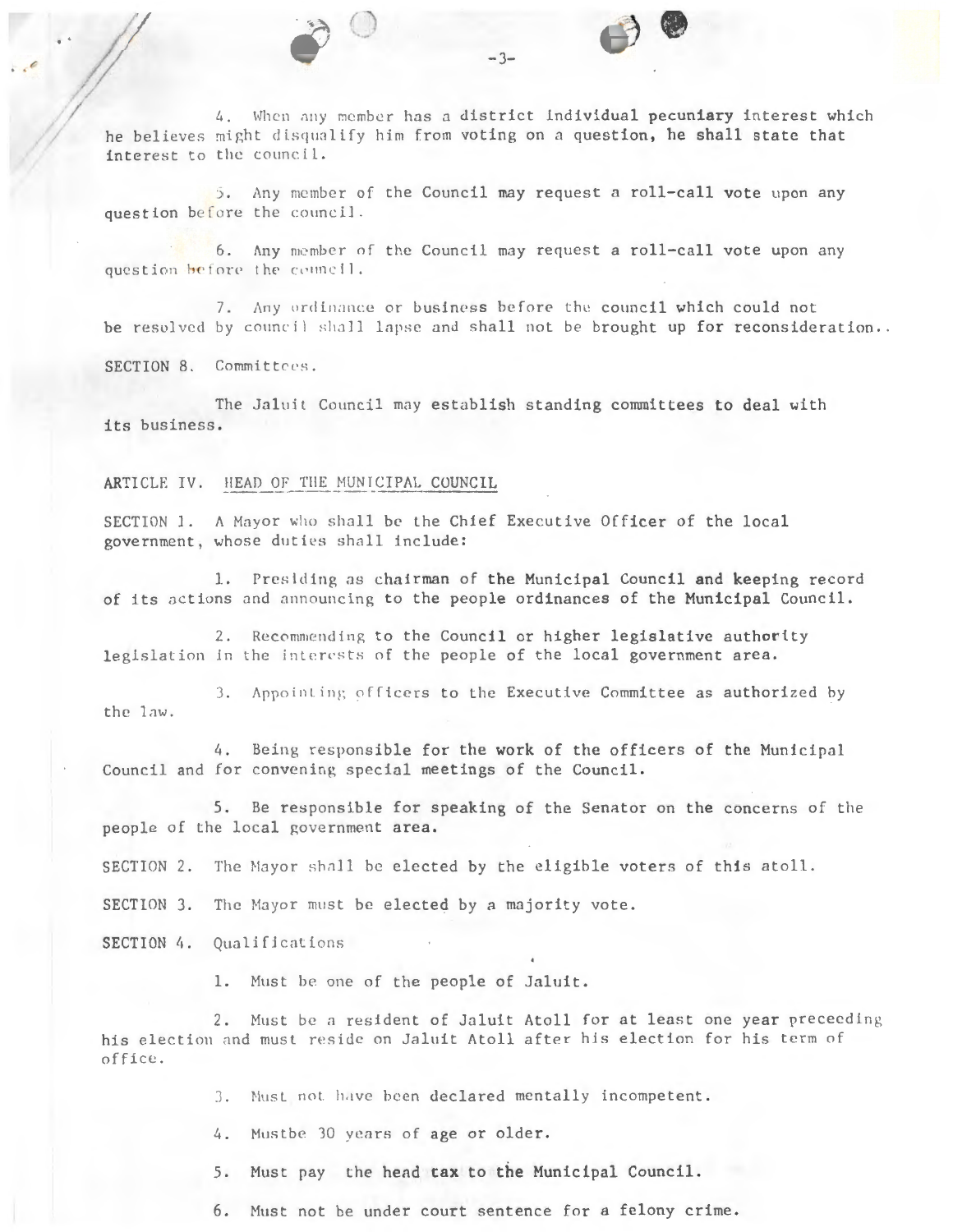(b) a petition signed by 2/3 of the registered voters of Jaluit Atoll submitted to the Municipal Council; or

 $-4-$ 

- (c) his term of office expires; or
- (d) he dies

SECTION 6(2). If the office of the Mayor becomes vacant in accordance with Article IV, Section  $3(1)(a,b,c,d)$  of this constitution, the Executive Committee shall appoint one of its members, with the consent of the Municipal Council, to perform the functions of the Mayor until s special election for Mayor is held.

#### ARTICLE V. THE EXECUTIVE COMMITTEE

SECTION 1. Establishment of the Executive Committee

1. An Executive Committee of the Municipal Council is established which has the responsibility of enforcing the laws of the Municipal Council.

2. The Executive Committee is responsible to the Municipal Council for the performance of its functions under this Constitution.

3. Powers of the Executive Committee shall be established by ordinance of the Council.

SECTION 2. Composition of the Executive Committee

1. The Executive Committee shall consist of -

(a) the Mayor; and

(b) four council members appointed by the Mayor with the consent of the Municipal Council.

SECTION 3. Vacation of Office

1. The office of an Executive Member shall become vacant if -

- (a) his term of office expires; or
- (b) he resigns by notice in writing to the Mayor; or
- (c) the Mayor dismissess him for cause.

SECTION 3(2). If the office of an Executive Member becomes vacant by reason of the termination of his term of office as a member of the Municipal Council, he may continue to perform the functions and work of an Executive Member.

SECTION 4. Acting appointment

In the event of the absence or incapacity of an Executive Member, the Mayor may:

(a) appoint another Executive Member to perform some or all of his functions; or

condition member of the Municipal Council to act as han Execu-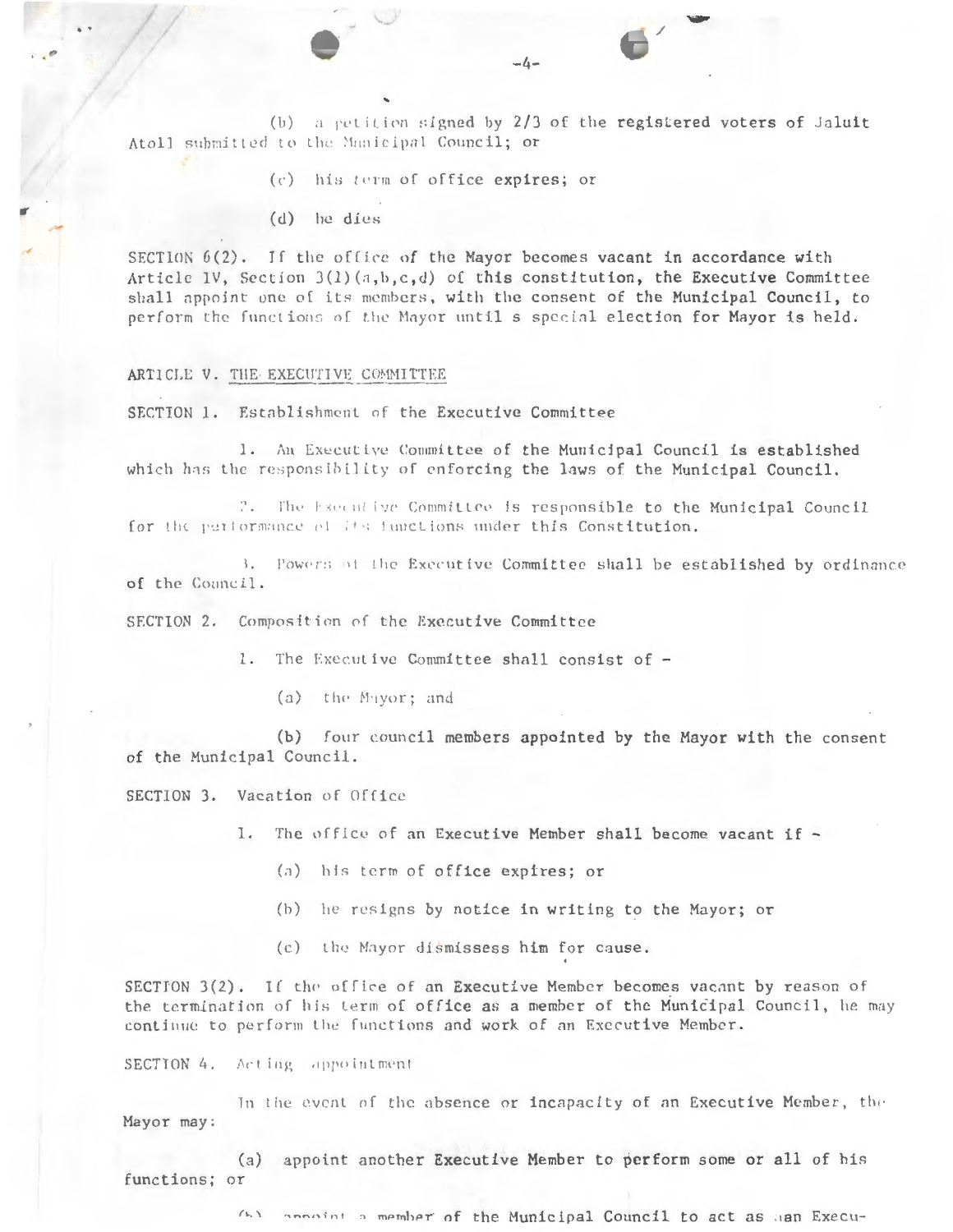SECTION 6. Advice to the Municipal Council, etc. of certain matters.

1. The Mayor shall promptly notify the Municipal Council and the Minister of: - investigate of the the of two signal

(a) the appointment, dismissal or resignation of a member of the Executive Committee; or

 $-5-$ 

or

(b) the appointment of a member under Section 4(b) of this Article;

the control pail around the representative

(c) the duties and responsibilities of an Executive Member.

2. The Executive Committee shall promptly notify the Municipal Council and the Secretary of Internal Affairs of the appointment by it of a member of the Executive Committee to perform the functions of Mayor.

3. The Executive Committee of the Municipal Council shall promptly notify the Municipal Council and the Secretary of Internal Affairs of the vacation of the office of the Mayor under Article IV Section  $6(1)(a)$ ,  $(b)$ ,  $(c)$ , or  $(d)$ .

ARTICLE VI. FINANCE

SECTION 1. Council control of revenue

1. No tax shall be levied on the people, businesses or otherwise unless authorized by law.

2. All taxes must be authorized by the Council in an ordinance.

3. All revenues raised by the Council shall be placed in a Jaluit General Fund in accordance with Article V, Section 3 of this constitution.

SECTION 2. The Executive Committee shall be responsible for the budget.

1. The Executive Committee shall prepare a budget estimate for the Jaluit Council.

2. There shall be no appropriation ordinance without the consent of the Executive Committee.

3. Appropriations shall lapse at the end of the financial year to which they apply.

SECTION 3. General Fund

1. There shall be a fund called the Jaluit General Fund.

2. All taxes, revenues, money given to the council, and money collected by the council shall be deposited into the Jaluit General Fund.

3. The Jaluit General Fund shall be put in a bank decided on by the Jaluit Council.

4. All money not spent in a financial year shall revert to the General Fund.

SECTION 4. Expenditure of money from the Jaluit General Fund.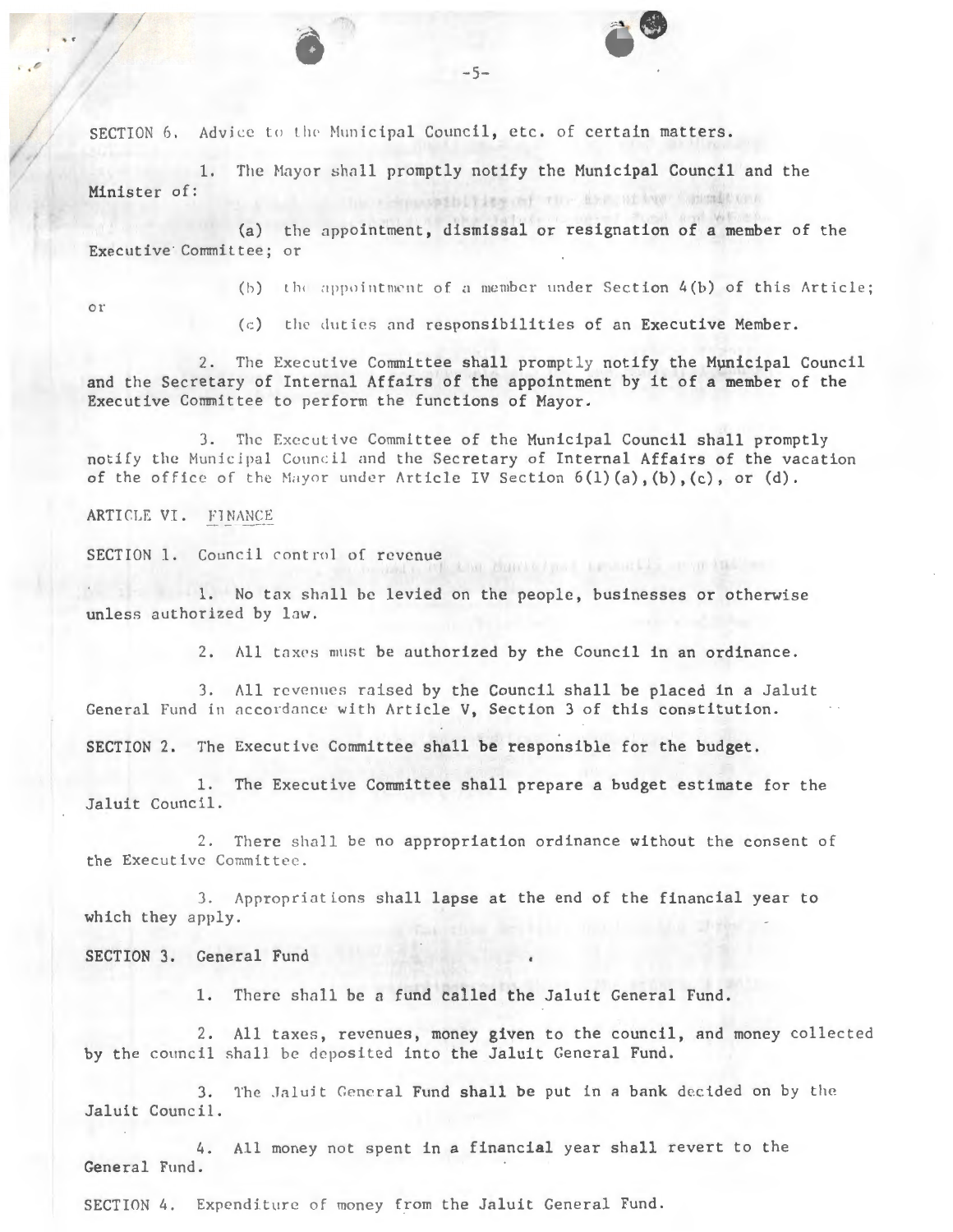The Executive Committee shall be responsible for keeping records and SECTION 6. in the first it be difective on addate fixed by the Winight of accounts. Arthursett the corrected of the Marshall felands.

 $-6-$ 

1. It shall be the responsibility of the Executive Committee to keep full and proper records and accounts of the Jaluit General Fund and of the Trust Fund.

2. The Executive Committee shall be responsible to the Auditor General for the accounts and records as provided in Article VIII, Section 15 of the Constitution of the Marshall Islands.

3. The Executive Committee shall every year submit a report to the Council on the financial records and accounts and how the Municipal Council has used its money in that year.

4. The records and accounts shall be open for public inspection.

### ARTICLE VII. STAFF

## SECTION 1. Workers

1. The Mayor, on behalf of the Municipal Council, appoint any workers for the municipal council.

2. The duties and responsibilities of the workers shall be established by ordinance of the Municipal Council.

SECTION 2. Compensation

Compensation for the Mayor, the Executive Committee, the Municipal Council and staff of the Municipal Council shall be established by ordinance.

### ARTICLE VIII. CUSTOM AND TRADITIONAL RIGHTS

SECTION 1. Traditional Rights to be preserved.

1. Nothing in Article VIII shall operate to invalidate traditional rights.

2. Traditional rights for this Article includes the three rights, Iroijlaplap, Alap and Dri Jerbal.

3. There shall be no ordinance to change the present traditional rights.

SECTION 2. There shall be no sale or lease of land or other land transaction without the approval of the Iroijlaplap, Alap and Dri Jerbal of the land.

### ARTICLE IX. AMENDMENT TO THE CONSTITUTION

SECTION 1. Amendment of the Constitution

1. Every anendment to this constitution shall be made in accordance.